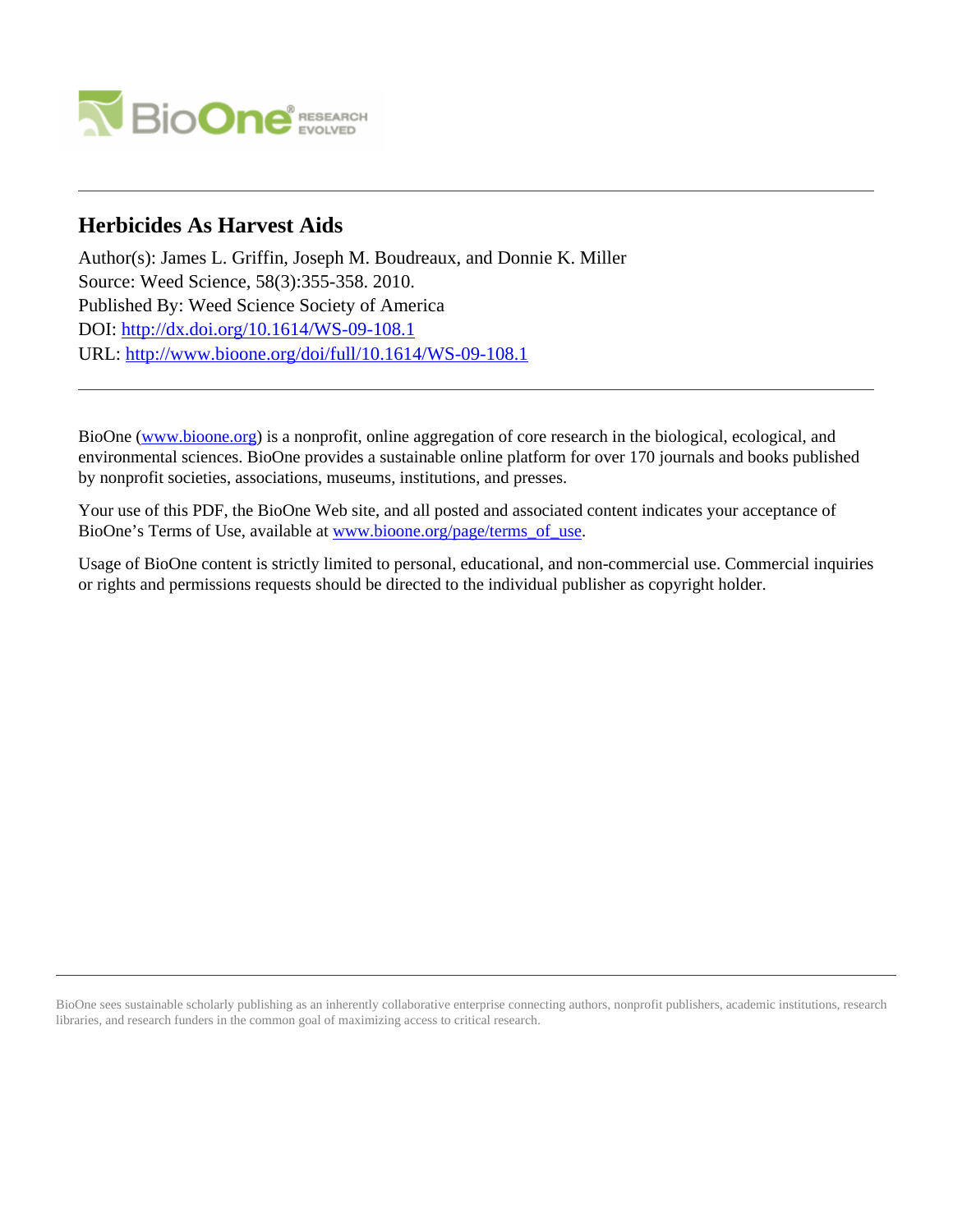

## Herbicides As Harvest Aids

James L. Griffin, Joseph M. Boudreaux, and Donnie K. Miller\*

Herbicides used as harvest aids are applied at crop maturity to desiccate weed and crop foliage. Weeds present in the harvested crop can increase moisture content and foreign material, reducing grade and market price. Weeds can also delay the harvest operation and reduce harvest efficiency. Glyphosate can be used to desiccate weeds in glyphosate-resistant crops without concern for crop injury. Carfentrazone and pyraflufen-ethyl used as harvest aids can be effective in desiccating broadleaf weeds in corn and soybean. Paraquat, although effective on grass and broadleaf weeds when applied late season, can cause significant crop injury if applied too early. With expanded production of early maturing soybean cultivars in the mid-South (Arkansas, Louisiana, Mississippi, Missouri bootheel, and west Tennessee), presence of green stems, green pods, or green leaf retention, or combinations of these at harvest has increased. Interest in harvest aids has shifted to use as a crop desiccant. Paraquat also is an effective soybean desiccant, but application timing differs for indeterminate and determinate cultivars. Paraquat applied after soybean seed reached physiological maturity reduced number of green stems, pods, and retained green leaves present, allowing harvest to proceed 1 to 2 wk earlier than nontreated soybean. Seed moisture, foreign material, and seed damage also were reduced when paraquat was applied.

Nomenclature: Corn, Zea mays L.; soybean, Glycine max (L.) Merr.

Key words: Crop quality, desiccant, determinate soybean, grade reduction, green plant malady, harvest efficiency, indeterminate soybean, physiological maturity, preharvest application.

Traditionally, harvest aids have been used to desiccate weeds to improve crop quality and harvest efficiency. Seed moisture and foreign material in harvested soybean was increased when common cocklebur (Xanthium strumarium L.), hemp sesbania [Sesbania herbacea (P. Mill) McVaugh], ivyleaf morningglory [Ipomoea hederacea Jacq.), redroot pigweed (Amaranthus retroflexus L.), sicklepod [Senna obtusifolia (L.) H. S. Irwin & Barneby] (Ellis et al. 1998), and wild poinsettia (Euphorbia heterophylla L.), (Willard and Griffin 1993) were present at harvest. Presence of tall growing weeds, which remain green long after the crop has matured, and have climbed and wrapped around crop plants can slow harvest and reduce harvest efficiency (Burnside 1973; Burnside et al. 1969; Ellis et al. 1998; Nave and Wax 1971). Burnside (1973) reported a 19% increase in losses for soybean containing a predominance of broadleaf compared with grass weeds. In maturity group (MG) III soybean, use of paraquat plus sodium chlorate as a preharvest desiccant increased harvestability as reflected in decreased costs associated with machinery wear and labor (Griffin et al. 2003).

In recent years, use of harvest aids has become important, especially in production of early maturing soybean in the mid-South (Arkansas, Louisiana, Mississippi, Missouri bootheel, and west Tennessee). Soybean leaf retention and presence of green stems and/or green pods in fields where soybean seed are mature (green plant malady) can delay or prevent harvest (Boudreaux et al. 2007). Philbrook and Oplinger (1989) reported that soybean seed yield loss increased linearly at a rate 0.2% per day as harvest was delayed out to 42 d. Harvest aids, therefore, might have an important role in desiccating the crop and accelerating harvest. Desiccation of the crop, however, should be timed so as not to negatively affect seed fill or yield.

This paper is part of a WSSA symposium on nonherbicide uses of herbicides and will focus on herbicides used as harvest aids for desiccation of both weeds and the crop. Special emphasis is placed on the soybean green plant malady and on paraquat, which is the most widely used harvest aid and which is becoming an important component of soybean production systems in the mid-South.

#### Herbicides Used As Harvest Aids

Glyphosate. Glyphosate is a nonselective, systemic herbicide that inhibits 5-enolpyruvyl shikimate-3-phosphate (EPSP) synthase (Senseman 2007). Plant growth is inhibited soon after application, followed by general foliar chlorosis and necrosis within 4 to 7 d for highly susceptible grasses and within 10 to 20 d for less susceptible species. Glyphosate is ineffective on glyphosate-resistant crops but can negatively affect growth and yield of other crops (Ellis and Griffin 2002; Ellis et al. 2003). In regard to glyphosate use as a harvest aid, the label states that in corn, application should be made at 35% grain moisture or less and when corn is physiologically mature (Anonymous 2009a). In cotton (Gossypium hirsutum L.), glyphosate should be applied after sufficient bolls have developed to produce desired yield. In soybean, glyphosate should be applied for weed control after pods have set and lost all green color.

Prior to the introduction of glyphosate-resistant crops, application of glyphosate 3 wk before soybean harvest reduced soybean yield (Azlin and McWhorter 1981; Whigham and Stoller 1979). Reduction in soybean seed weight and progeny emergence and vigor have been reported when glyphosate was applied before soybean reached physiological maturity (Jeffery et al. 1981). Glyphosate is very effective in preharvest desiccation of grain sorghum [Sorghum bicolor (L.) Moench] (Bovey et al. 1975; Gigax and Burnside 1976). Glyphosate was more effective than paraquat in reducing grain sorghum leaf and stem moisture and grain moisture was 13% or less wk after treatment (Bovey et al. 1975).

Glyphosate also has been evaluated as a late-season treatment to reduce weed seed production and viability. Application of glyphosate at initial seed set (prior to physiological maturity) in hemp sesbania and sicklepod reduced seed production per plant around 85% (Clay and Griffin 2000). Using seed collected

DOI: 10.1614/WS-09-108.1

<sup>\*</sup> First and second authors: Lee Mason LSU Alumni Association Professor and Research Associate, LSU AgCenter, School of Plant, Environmental, and Soil Sciences, 104 Sturgis Hall, Baton Rouge, LA 79803; third author: Professor, LSU AgCenter, Northeast Research Station, Box 438, St. Joseph, LA 71366. Corresponding author's E-mail: jgriffin@agcenter.lsu.edu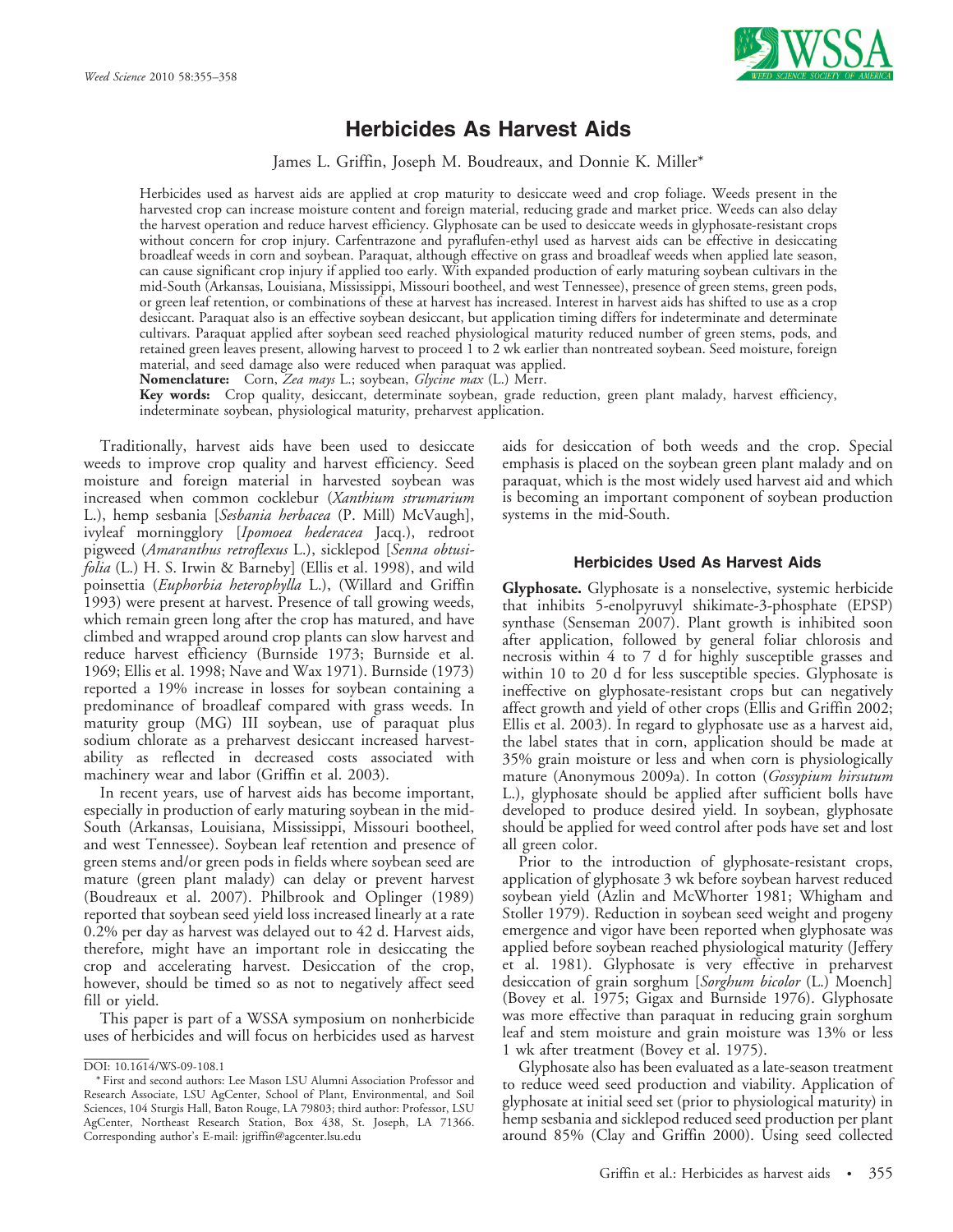from glyphosate-treated plants, hemp sesbania seedling emergence was reduced 94%. In other research, application of glyphosate to sicklepod during seed development reduced seed production and subsequent seedling emergence (Isaacs et al. 1989; Ratnayake and Shaw 1992b). Bennett and Shaw (2000) reported a negative effect on pitted morningglory seed production following preharvest application of glyphosate, but observed no adverse effect on sicklepod or hemp sesbania seed production.

Carfentrazone. Carfentrazone inhibits protoporphyrinogen oxidase (Protox) (Senseman 2007). Carfentrazone is a contact, nonresidual herbicide used for control of broadleaf weeds. Initial symptoms are observed within hours after application and death within a few days. Carfentrazone is labeled as a harvest aid in corn, soybean, and other crops to desiccate broadleaf weeds such as morningglories, pigweeds, and velvetleaf (Abutilon theophrasti Medik.) (Anonymous 2009b). Application should be made when the crop is mature and grain has begun to dry down. Spray volume should be sufficient to provide complete coverage of foliage, a minimum of 93 L ha $^{-1}$ for ground application and 47 L  $\frac{S}{1}$  for aerial application. In most cases, carfentrazone is applied in combination with paraquat (Griffin et al. 2004). Because coverage of weed foliage is critical, carfentrazone generally has not been effective on large morningglory vines.

Pyraflufen-ethyl. Pyraflufen-ethyl, like carfentrazone, is a Protox inhibitor and a contact herbicide causing rapid desiccation of foliage in the presence of light (Senseman 2007). Pyraflufen-ethyl is labeled in potatoes (Solanum tuberosum L.) for desiccation of foliage, vines, and broadleaf weeds, and in cotton after sufficient bolls have developed to produce desired yield (Anonymous 2009d). In soybean, increased control of pitted morningglory and hemp sesbania was observed when pyraflufen-ethyl was applied with glyphosate compared with glyphosate applied alone (Scroggs et al. 2006). Soybean yield, however, was reduced with higher rates of pyraflufen-ethyl.

Sodium Chlorate. Sodium chlorate is used as a preharvest desiccant in several crops to include cotton, soybean, and corn (Senseman 2007). It is a strong oxidizing agent in plants and also can act to block protein sulfation. Sodium chlorate is absorbed readily into foliage, causing rapid desiccation. The sodium chlorate label states that spray volume should be 187 to 280 L ha<sup>-1</sup> for ground application and 37 to 93 L ha<sup>-1</sup> for aerial application.<sup>4</sup> Weather conditions that favor good defoliation are high temperature, high humidity, low wind velocity, and high to adequate soil moisture. Plant conditions that favor good defoliation are ample fertility and moisture, and complete insect control. Leaves should be green and turgid. Sodium chlorate often is applied with paraquat as a harvest aid (Ellis et al. 1998; Griffin et al. 2003).

Paraquat. Paraquat inhibits photosynthesis at photosystem I (Senseman 2007). Rapid wilting and desiccation occurs within several hours of application in full sunlight. Complete foliar necrosis occurs within 1 to 3 d. The paraquat label in cotton states to apply when 75% of bolls are open (Anonymous 2009e). Desiccation of weeds with paraquat has improved soybean harvest efficiency and crop quality (decreased foreign material and moisture) for soybean delivered to the elevator (Boudreaux and Griffin 2008). Paraquat in combination with sodium chlorate applied 5 to 7 d prior to harvest generally increased harvestability but did not consistently increase soybean yield (Griffin et al. 2003).

Application of paraquat to desiccate soybean leaves 3 to 4 wk before harvest, prior to seed reaching physiological maturity, reduced soybean seed weight and yield (Whigham and Stoller 1979). Soybean yield was reduced with paraquat applied at the R5 and R6 growth stages (Fehr and Caviness 1977), but not at R7 or R8 (Ratnayake and Shaw 1992a). When grain sorghum was desiccated with paraquat at around 30% seed moisture, the crop was harvested when seed moisture reached 20%, which was 5 to 7 d earlier compared to nontreated sorghum (Gigax and Burnside 1976).

The paraquat label differentiates between indeterminate and determinate soybean with regard to application timing (Anonymous 2009e). For indeterminate cultivars, application should be made when at least 65% of the seed pods have reached a mature brown color or when seed moisture is 30% or less. For determinate cultivars, application should be made when plants are mature, i.e., beans (*Phaseolus vulgaris* L.) are fully developed, 50% of leaves have dropped, and remaining leaves are yellowing. Spray volume should be  $187 \text{ L ha}^{-1}$  for ground application and  $47$  L ha<sup>-1</sup> for aerial application. Although written to assure crop safety, the label is confusing with respect to application timing.

### History of Weed Control Programs and Soybean Production in the Mid-South

Soybean varieties representing MG V, VI, and VII were planted in the mid-South in the 1980s and 1990s. During that time period, weeds were a major limiting factor to soybean production. Morningglory species (including pitted [Ipomoea lacunosa L.], entireleaf [Ipomoea hederacea var. integriuscula A. Gray], and ivyleaf) were particularly troublesome and, in cases where climbing and wrapping of soybean plants occurred, combine harvest was impeded or impossible. The herbicide paraquat was used to desiccate weed foliage and improve harvest efficiency. The introduction of Roundup Ready technology in the mid-1990s promoted a shift in soybean cultivar development programs for the mid-South toward MG IV (indeterminate) and MG V (determinate) varieties. Use of glyphosate greatly improved weed control and production of early maturing soybean varieties in some years avoided late-season dry weather and insect problems (Griffin 2003).

Although both determinate and indeterminate soybean varieties are photoperiod-sensitive, they differ with respect to the extent of vegetative growth occurring after flower initiation. For determinate soybean, flowering is initiated in the middle of the plant and proceeds both acropetally and basipetally; terminal bud growth ceases when flowering begins. Although there can be some slight difference in seed maturity on the plant, most seed mature at the same time. In contrast, flowering of indeterminate soybean is initiated at the bottom of the plant and proceeds acropetally; terminal buds continue to grow several weeks after flowering. There can be considerable difference in seed maturity, with bottom seed reaching physiological maturity first. With the variation in seed maturation, plants tend to retain leaf material and stems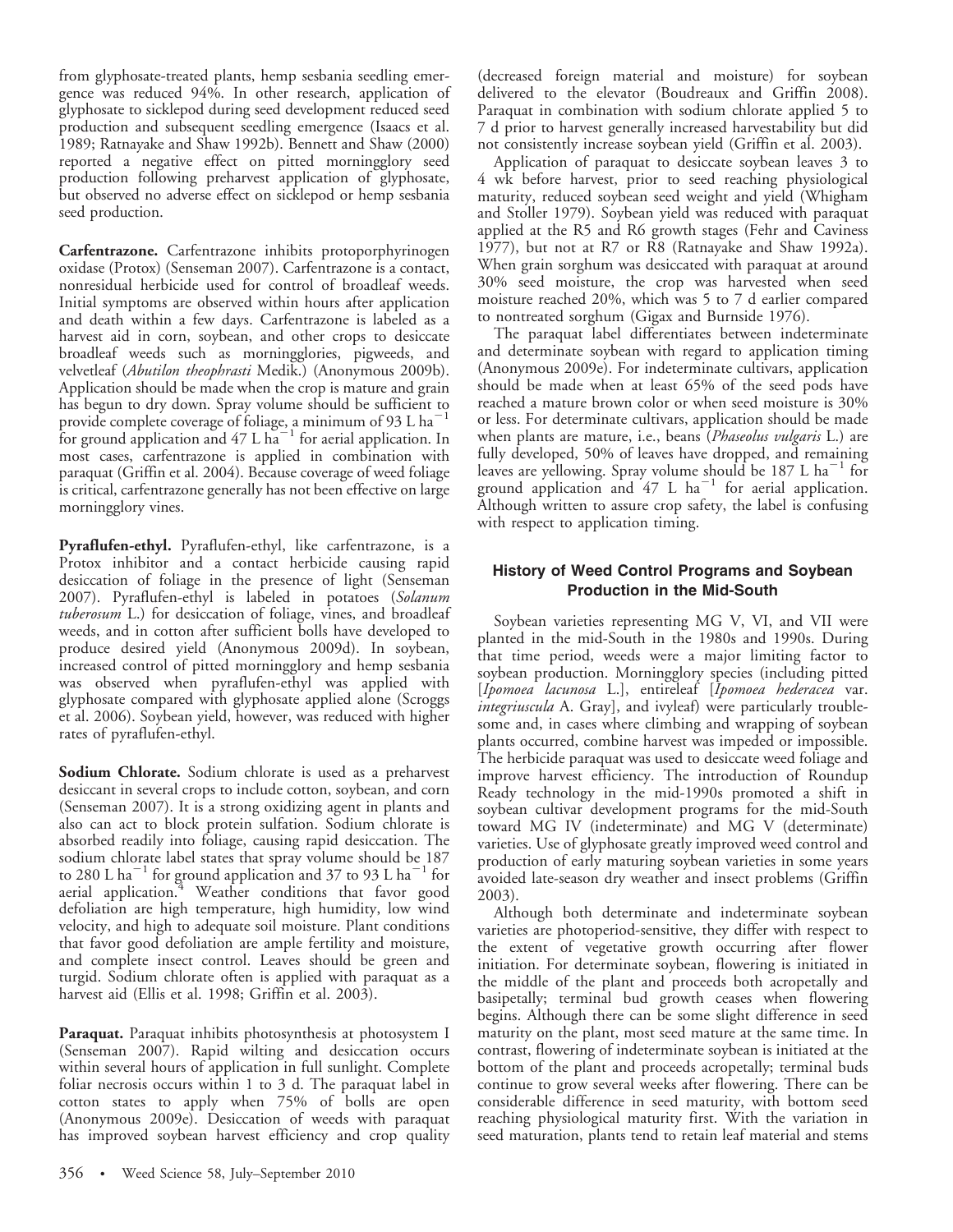remain green longer. Harvest aids might have an important role in desiccating the crop to expedite harvest. Earlier harvest allows growers to take advantage of higher market price for early delivery (Boudreaux and Griffin 2008). The feeling among many in the mid-South is that a harvest aid application should be a standard practice in a soybean production system, particularly with MG IV soybean varieties.

#### Soybean Green Plant Malady

Over the last few years in the mid-South, it is not uncommon to see soybean plants with green leaves, green stems, and/or green pods in fields of mature soybean. The severity can range from just a few plants present to entire fields affected. The problem is more prevalent in indeterminate varieties but also occurs in determinate varieties. The malady has been linked to stinkbug injury (Boethel et al. 2000), fungicide application, and environmental/stress factors. The recent introduction of Asian soybean rust (Phakopsora pachyrhizi) to the southern United States and the proliferation of other diseases have resulted in increased fungicide use. It is common in Louisiana to experience a delay in harvest in soybean fields when a foliar fungicide has been applied because soybean plants retain green leaves longer than nontreated plants (Padgett et al. 2003). Both triazole and strobilurin fungicides have caused plants to retain lower canopy leaves several days longer than nontreated plants (Potter 2005).

In preliminary research conducted in 2008 in Louisiana, green pods at harvest were decreased when insecticide was applied to control stinkbugs ( J. M. Boudreaux, unpublished data). Soybean green leaf retention, green stems, and green pods at harvest were increased when fungicide was applied. Application of paraquat as a harvest aid decreased soybean green leaf retention and green stems. The presence of green plant material in fields of mature soybean can delay harvest, increase moisture, and affect foreign material and seed damage, resulting in significant dockage and decreased crop value (Boudreaux et al. 2007).

When a harvest aid such as paraquat or sodium chlorate is applied, rapid desiccation of foliage occurs. If applied before seed have reached physiological maturity, yield loss can occur. In dry bean, a harvest aid applied when 7% of the pods had yellowed reduced seed yield 19 to 22% (Wilson and Smith 2002). When harvest aid application was delayed in soybean until 50% of pods were yellow, crop yield reduction was not observed (Ratnayake and Shaw 1992a).

#### Paraquat Harvest Aid Research in Louisiana

Soybean seed are considered physiologically mature at approximately 50% moisture. This corresponds to R6.5 growth stage when all normal pods on the four uppermost nodes would have pod cavities filled and beans in the pods are separating from the white membrane inside the pod (Fehr and Caviness 1977). In research to evaluate application timing of paraquat as a harvest aid in soybean, average seed moisture was determined for seed collected from the top four nodes of plants (Boudreaux et al. 2007; Boudreaux and Griffin 2008). Paraquat can be applied safely to indeterminate MG IV soybean when seed moisture from the uppermost four nodes averages 50% or less. This application corresponded to approximately 115 d after planting in either mid-April or mid-May. Soybean was harvested 7 to 10 d after herbicide was applied at 50% seed moisture and 14 d earlier than the nontreated. For determinate MG V soybean, paraquat can be applied safely when seed moisture from the uppermost four nodes averages 40% or less. This application corresponded to around 125 d after planting in mid-May. Soybean was harvested 12 to 14 d after the herbicide was applied at 40% seed moisture and 7 to 8 d earlier than the nontreated. Application timing is more flexible for indeterminate soybean varieties because the most immature seed are present only in the top of the plant. In contrast, for determinate varieties, the most immature seed are present at both the top and bottom of the plant.

Harvest aids vary in their ability to desiccate weeds and their effect on the crop. Timely application of a harvest aid can allow for earlier harvest, improve harvest efficiency, and might improve crop quality. With the increased production of indeterminate, early maturing soybean varieties in the mid-South, use of a harvest aid for crop desiccation could become an important component of soybean production systems.

#### Acknowledgments

The authors would like to thank Dr. Stephen O. Duke for the invitation to participate in the symposium on nonherbicide uses of herbicides. The Louisiana Soybean and Grain Research and Promotion Board provided financial support of this research.

#### Literature Cited

- Anonymous. 2009a. Roundup PowerMax® herbicide label. St. Louis, MO: Monsanto Co. 51 p.
- Anonymous. 2009b. Aim® herbicide label. Philadelphia, PA: FMC Corp. 17 p. Anonymous. 2009c. ET® herbicide label. Wilmington, DE: Nichino America Inc. 7 p.
- Anonymous. 2009d. Defol<sup>®</sup> 750 defoliant/dessicant label. Memphis, TN: Drexel Chemical Co. 3 p.
- Anonymous. 2009e. Gramoxone Inteon® herbicide label. Greensboro, NC: Syngenta Crop Protection Inc. 55 p.
- Azlin, W. R. and C. G. McWhorter. 1981. Preharvest effects of applying glyphosate to soybeans (Glycine max). Weed Sci. 29:123–127.
- Bennett, A. C. and D. R. Shaw. 2000. Effects of preharvest desiccants on weed seed production and viability. Weed Technol. 14:530–538.
- Boethel, J. D., J. S. Russin, A. T. Wier, M. B. Layton, J. S. Mink, and M. L. Boyd. 2000. Delayed maturity associated with southern green stink bug (Heteroptera: Pentatomidae) injury at various soybean phenological stages. J. Econ. Entomol. 93:707–712.
- Boudreaux, J. M. and J. L. Griffin. 2008. Harvest aids in indeterminate and determinate soybeans—application timing and value. La. Agric. 51(1):26–27.
- Boudreaux, J. M., J. L. Griffin, and L. M. Etheredge, Jr. 2007. Utility of harvest aids in indeterminate and determinate soybeans. Proc. South. Weed Sci. Soc. 60:91.
- Bovey, R. W., F. R. Miller, and J. R. Baur. 1975. Preharvest desiccation of grain sorghum with glyphosate. Agron. J. 67:618–621.
- Burnside, O. C. 1973. Influence of weeds on soybean harvesting losses with a combine. Weed Sci. 21:520–523.
- Burnside, O. C., G. A. Wicks, D. D. Warnes, B. R. Somerhalder, and S. A. Weeks. 1969. Effect of weeds on harvesting efficiency in corn, sorghum, and soybeans. Weed Sci. 17:438–441.
- Clay, P. A. and J. L. Griffin. 2000. Weed seed production and seedling emergence responses to late-season glyphosate applications. Weed Sci. 48:481–486.
- Ellis, J. M. and J. L. Griffin. 2002. Soybean (Glycine max) and cotton (Gossypium hirsutum) response to simulated drift of glyphosate and glufosinate. Weed Technol. 16:580–586.
- Ellis, J. M., J. L. Griffin, S. D. Linscombe, and E. P. Webster. 2003. Rice (Oryza sativa) and corn (Zea mays) response to simulated drift of glyphosate and glufosinate. Weed Technol. 17:452–460.